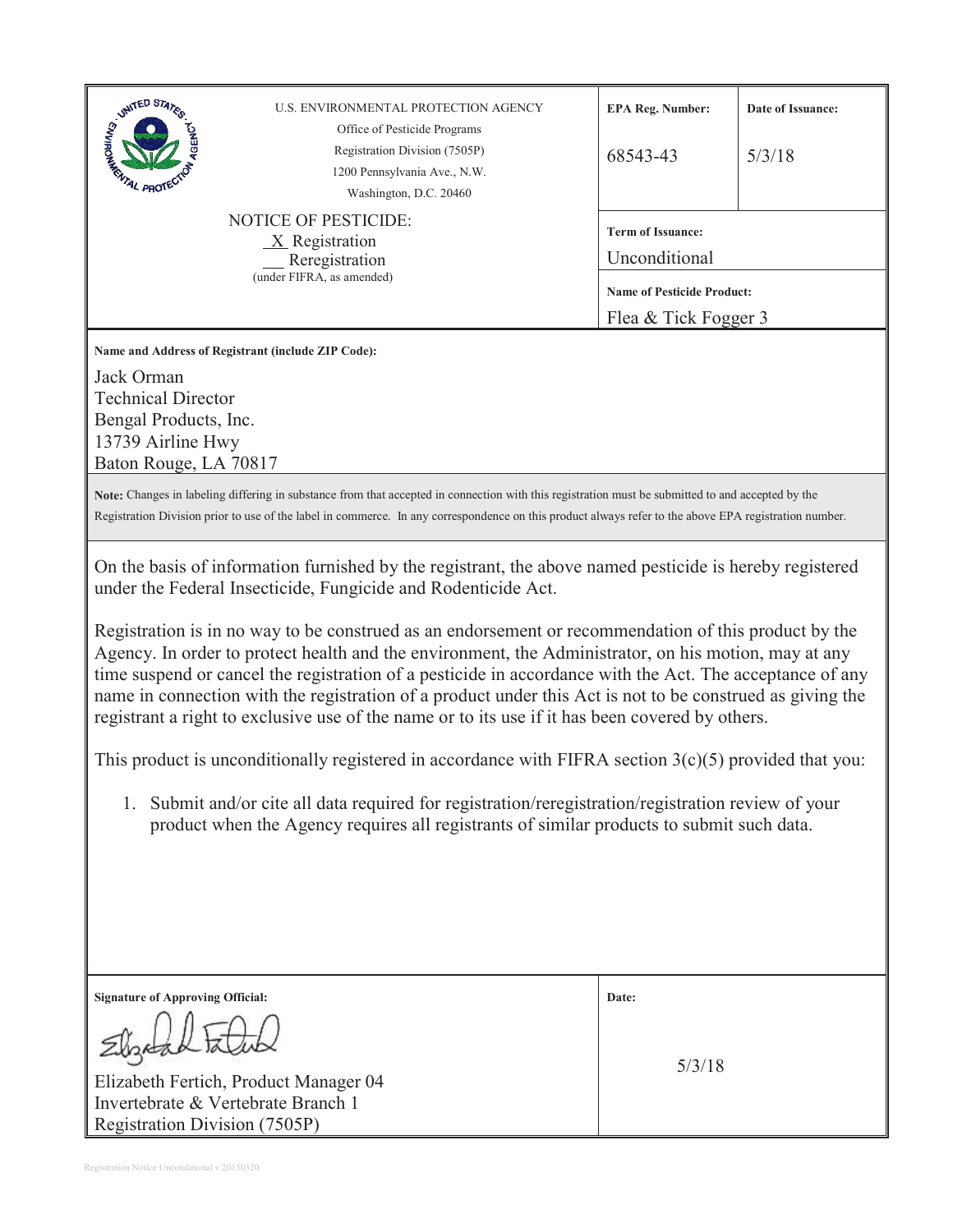Page 2 of 2 EPA Reg. No. 68543-43 Decision No. 534377

EPA Form 8570-6

- 2. Make the following label changes before you release the product for shipment:
	- Revise the EPA Registration Number to read, "EPA Reg. No. 68543-43."
- 3. Submit one copy of the revised final printed label for the record before you release the product for shipment.

Should you wish to add/retain a reference to the company's website on your label, then please be aware that the website becomes labeling under the Federal Insecticide Fungicide and Rodenticide Act and is subject to review by the Agency. If the website is false or misleading, the product would be misbranded and unlawful to sell or distribute under FIFRA section 12(a)(1)(E). 40 CFR 156.10(a)(5) list examples of statements EPA may consider false or misleading. In addition, regardless of whether a website is referenced on your product's label, claims made on the website may not substantially differ from those claims approved through the registration process. Therefore, should the Agency find or if it is brought to our attention that a website contains false or misleading statements or claims substantially differing from the EPA approved registration, the website will be referred to the EPA's Office of Enforcement and Compliance.

If these conditions are not complied with, the registration will be subject to cancellation in accordance with FIFRA section 6. Your release for shipment of the product constitutes acceptance of these conditions. A stamped copy of the label is enclosed for your records. Please also note that the record for this product currently contains the following CSFs:

- $\bullet$  Basic CSF dated 09/08/2017
- $\bullet$  Alternate CSF 1 dated 09/08/2017

If you have any questions, please contact Jennifer Gaines at 703-305-5967 or via email at gaines.jennifer@epa.gov.

Enclosure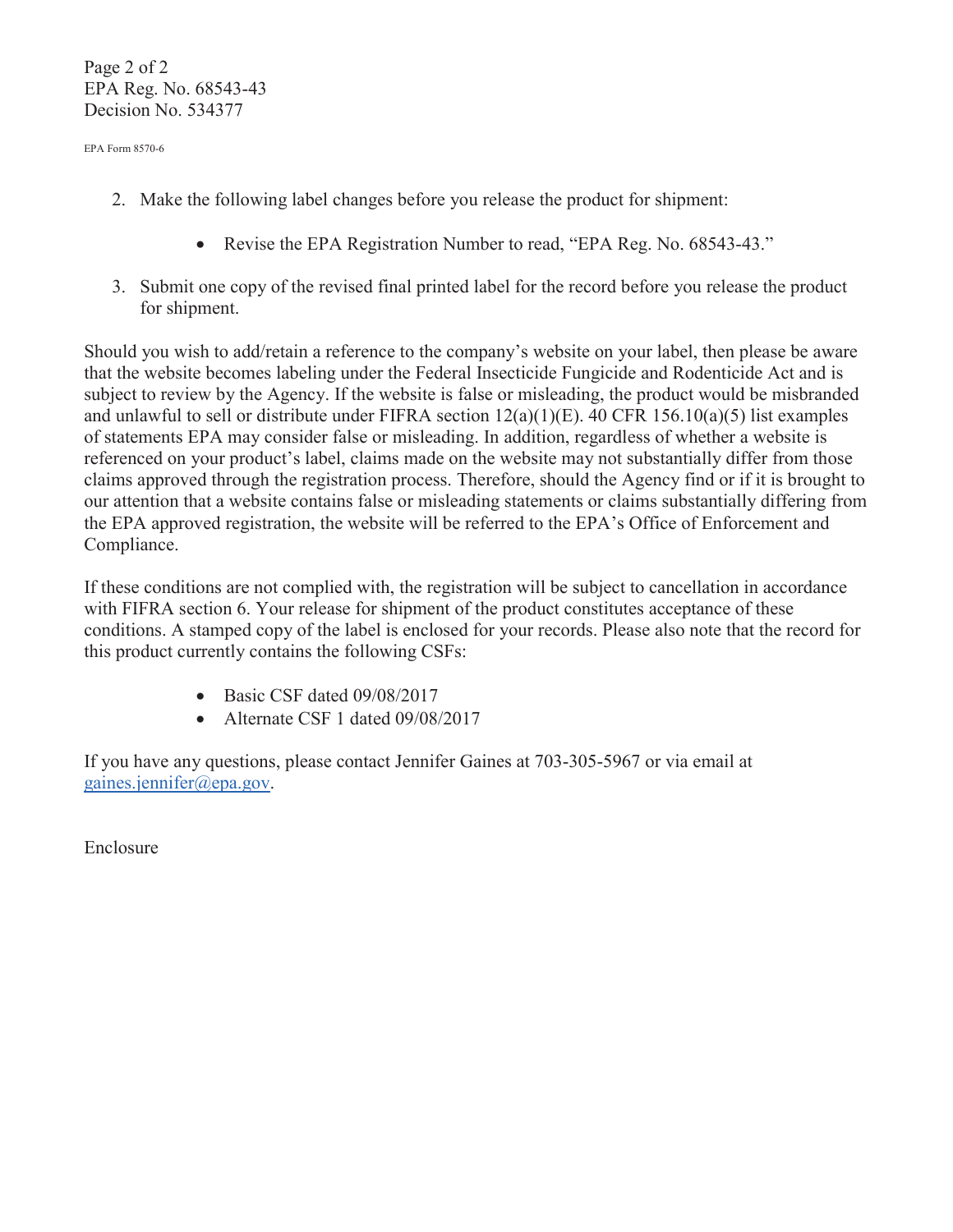[ Square brackets identify optional statements ] { Curly brackets are Notes to Reviewer } { Front Panel }

# FLEA & TICK FOGGER 3

[Dry Fog • No Odor • No Mess] [Penetrates Deeper to Kill More Bugs] [Controls Heavy Infestations] [Kills Hidden Bugs] [Kills Bugs Where They Hide] [Concentrated to Kill More Hidden Bugs] [Kills 24 Types of Insects]



Under the Federal Insecticide, Fungicide and Rodenticide Act as amended, for the pesticide registered under EPA Reg. No. 68543-43

## ACTIVE INGREDIENTS:

| 2.00%    |
|----------|
| $0.10\%$ |
|          |
|          |
|          |

## CAUTION

KEEP OUT OF REACH OF CHILDREN See First Aid and additional precautionary statements on side panels. NET WT. 3 - 2.7 oz. CANS = 8.1 oz. (229.6 g.)

{ Side Panel }

## PRECAUTIONARY STATEMENTS HAZARDS TO HUMANS AND DOMESTIC ANIMALS CAUTION

Causes moderate eye irritation. Avoid contact with eyes or clothing. Wash thoroughly with soap and water after handling and before eating, drinking, chewing gum, using tobacco or using the toilet.

## FIRST AID

IF IN EYES: Hold eye open and rinse slowly and gently with water for 15-20 minutes. Remove contact lenses, if present, after the first 5 minutes, then continue rinsing. Call a poison control center or doctor for treatment advice.

Have the product container or label with you when calling a poison control center or going for treatment. You may also contact 1-800-222-1222 for emergency medical information.

#### PHYSICAL OR CHEMICAL HAZARDS

FLAMMABLE. Contents under pressure. Do not use or store near heat or open flame. Do not puncture or incinerate container. Exposure to temperatures above 130° F may cause bursting. This product contains a highly flammable ingredient. It may cause a fire or explosion if not used properly. Follow the "Directions for Use" on this label very carefully.

> Highly Flammable Ingredient Ingrediente Altamente Inflamable



## STORAGE AND DISPOSAL

**PESTICIDE STORAGE:** Store in a cool dry area away from heat and open flame. Always store pesticides in the original container. Store away from food and pet food.

Pesticide Disposal and Container Handling: Replace cap and discard container in trash. Do Not Puncture or Incinerate! Nonrefillable container. Do not reuse or refill this container.

If Empty: Place in trash or offer for recycling if available. Before offering for recycling, empty the can by using the product according to the label (DO NOT PUNCTURE!). If recycling option is not available, wrap the container and discard in trash.

If partly filled: Call your local solid waste agency for disposal instructions.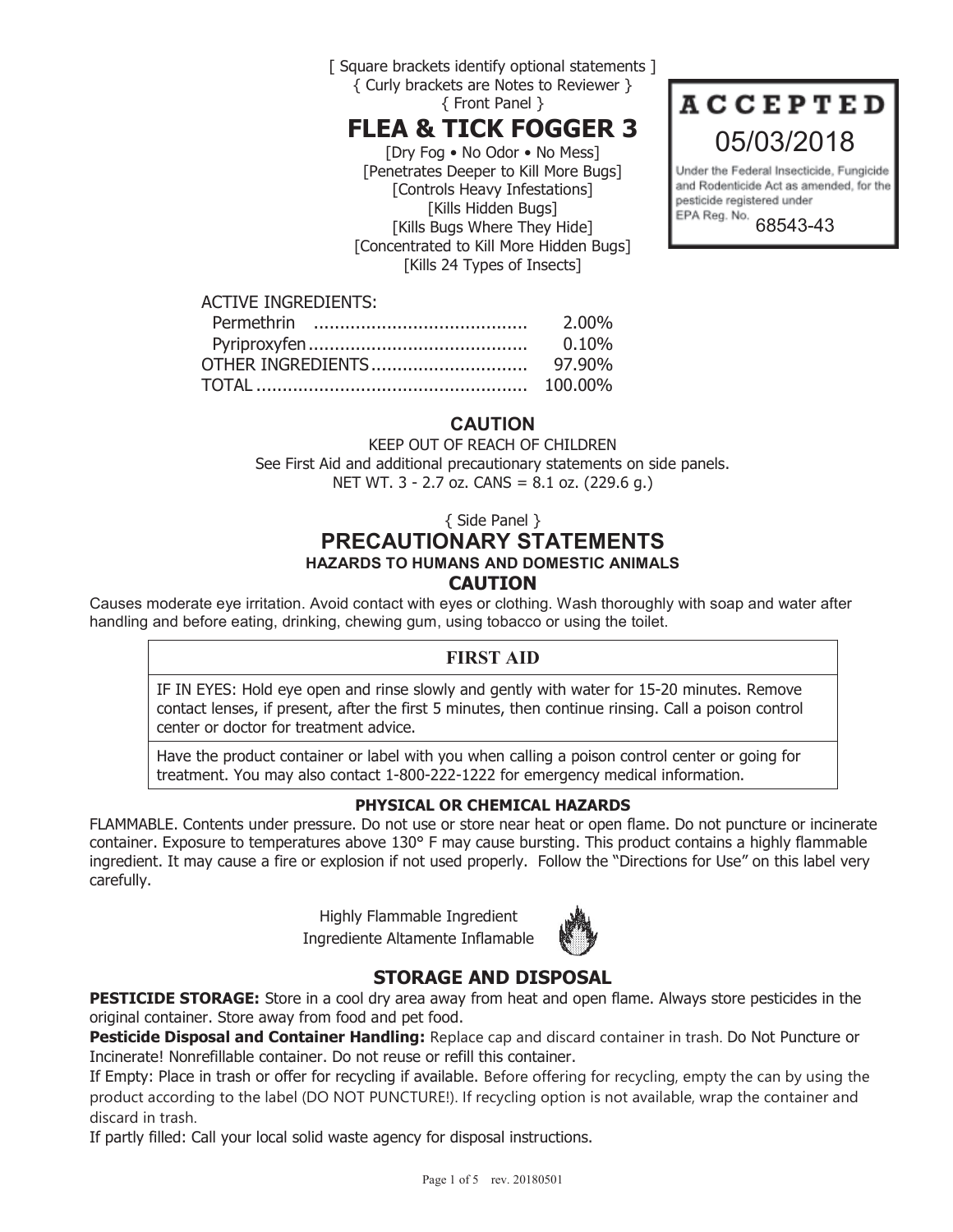GUARANTEE - If you are not completely satisfied with this Bengal product, call 225-753-1313 weekdays, 8:30 am - 4:00 pm central time.

> [Federal law prohibits the use of CFC propellants in aerosols.



#### [VALUE PACK] [GUARANTEED TO WORK OR YOUR MONEY BACK]

Manufactured for Bengal Products Inc. 13739 Airline Highway Baton Rouge, LA 70817 [(225) 753-1313] [www.bengal.com]

> { Back Panel } [Shake Well Before Use]

**DIRECTIONS FOR USE:** It is a violation of Federal Law to use this product in a manner inconsistent with its labeling. For Indoor Residential Use Only.

Use Restrictions: Do not apply this product in a way that will contact any person or pet, either directly or through drift. Exit treated area immediately and do not re-enter until the area is thoroughly ventilated and the vapors have dispersed. For 4 hours following applications, do not allow any person to reenter treated areas. Do not remain in enclosed areas during use.

Remove pets, birds and cover aquariums before using. Remove all motor vehicles before using in garages.

Wait two (2) hours after application, then open windows, vents and doors for two hours. If an odor is still detected additional ventilation is required.

DO NOT use more than one fogger per room. Do not remove cans from carton except for immediate use.



DO NOT use in small enclosed spaces such as closets, cabinets or under counters or tables. Do not use in a room 5 ft. X 5 ft. or smaller; instead, allow fog to enter from other rooms. Use of a fogger in an enclosed space may cause the product to explode, resulting in injury to people or damage to property.

FOR CONTROL OF FLEAS AND OTHER LISTED INSECTS: Flea & Tick Fogger 3 will assist in the control of biting and blood feeding insects such as fleas, mites, gnats, no-see-ums and other listed insects.

Flea & Tick Fogger 3 disrupts the normal development of immature insects with complete and incomplete metamorphosis. Depending upon the insect species and life stage at the time of exposure, and the length of exposure, the observed results can include: decreased egg viability, sterile adult insects incapable of reproduction, suspension of insect in immature life stages, reduced fitness of insect, behavioral changes, reduced egg production, morphological defects (deformed insects) and death.

One 2.7 oz aerosol container treats 810 cubic feet of space. Apply every 12 weeks for continuous protection.

FOR CONTROL OF COCKROACHES, PRE-ADULT FLEAS, ANTS, SPIDERS, LICE AND LICE EGGS, DUST MITES, PALMETTO BUGS, MOSQUITOES, FLIES, GNATS, SILVERFISH, CRICKETS, CLOTHES MOTHS, GRANARY WEEVILS, SCORPIONS, CENTIPEDES, WATERBUGS, WHITEFLIES, WASPS, HORNETS AND BEES. Use one 2.7 oz. canister for each 6,000 cu. ft. of unobstructed area.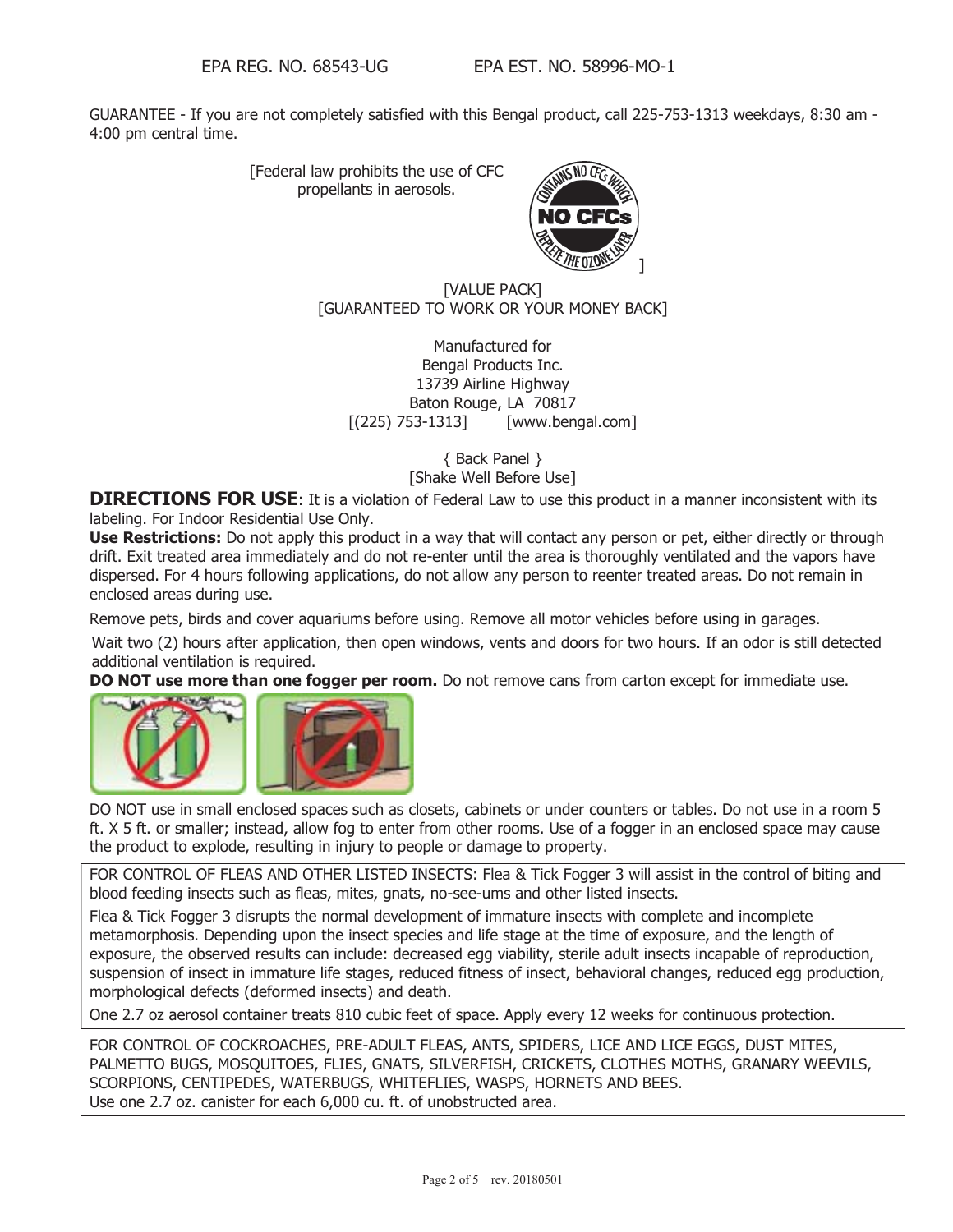When used as directed, will not harm drapes, upholstery fabrics, carpeting, bedspreads, clothing, linens, furniture, walls, floor tiles, wood floors, ceilings, shades or blinds.

For Use In Homes, Apartments, Attics, Basements, Boats, Cabins, Campers, Garages, Household Storage Areas, Kennels, Washrooms, Closed Barns, Horse Stables, Home Greenhouses, Trucks, Atriums, Closed Porches, Mobile Homes, Recreational Vehicles and Tents.

#### TO USE THIS PRODUCT CORRECTLY:

Fill out and place hangtag on the door to the treated area to alert family and others with access to the treated area not to enter for 2 hours.

Turn off ALL ignition sources such as pilot lights (shut off gas valves), other open flames or running electrical appliances that cycle off and on (i.e., refrigerators, thermostats, etc.). Call your gas utility or management company if you need assistance with your pilot lights.



BEFORE YOU FOG: Cover all food processing surfaces immediately prior to treatment or thoroughly clean them after treatment. Close exterior doors and windows. Open cabinets and interior doors within the treatment area.



TO START FOGGING: Place the fogger on the floor in the middle of the room. Place newspapers under the can to prevent marring surfaces. To start fogging press down actuator tab to locked position. Keep it at arm's length when activating. Point top of can away from face and eyes. Set in upright position on the paper. Vacate the treated house, individual apartment unit or other structure immediately.



AIRING OUT: Do not re-enter for two (2) hours after application, then open windows, vents and doors for 15 minutes. If an odor is still detected, additional ventilation is required until no remaining trace or odor of pesticide remains.

[Las instrucciones en español están dentro de la caja.]

## [Optional Marketing Claims]

VALUE PACK GUARANTEED TO WORK OR YOUR MONEY BACK Kills Fleas and Ticks Kills Pre-Adult Fleas Continuous Protection for 12 Weeks Breaks the Flea Life Cycle by preventing development into Adult Fleas Breaks the cycle of infestation, reproduction and re-infestation for fleas Stops Fleas before they become adults Contains [NYLAR®] [Pyriproxyfen] Insect Growth Regulator

## [End of Optional Marketing Claims]

 ${Multi-pack carton label - paqes 1, 2 & 3 only}$ {End of Label on outer carton}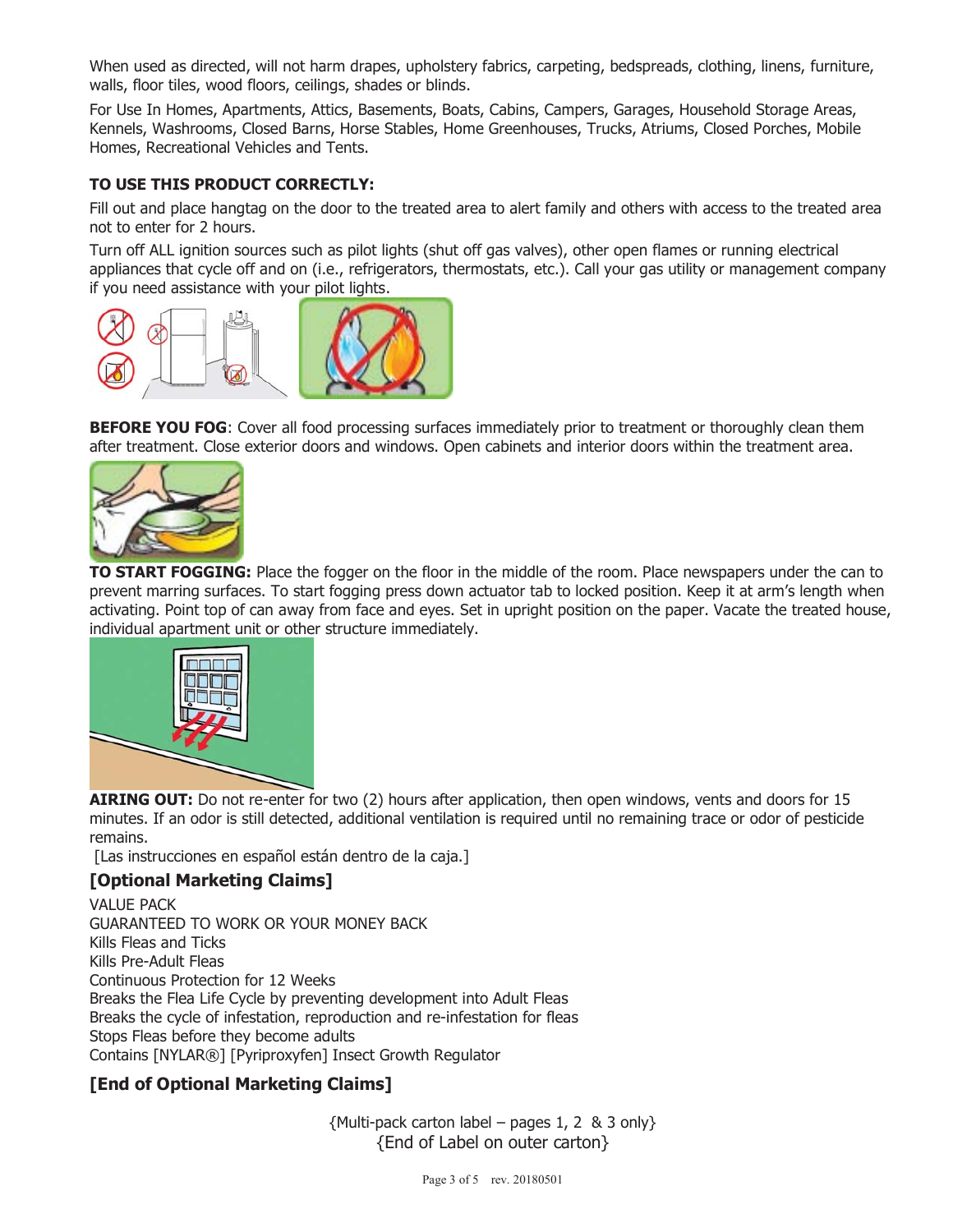## FLEA & TICK FOGGER 3

| <b>ACTIVE INGREDIENTS:</b> |          |
|----------------------------|----------|
|                            | 2.00%    |
|                            | $0.10\%$ |
|                            |          |
|                            |          |
|                            |          |

EPA REG. NO. 68543-UG EPA EST. NO. 58996-MO-1

NET WT. 2.7 oz. (76.5 g.)

KEEP OUT OF REACH OF CHILDREN CAUTION See outer carton for complete directions for use.

Not labeled for individual sale.

GUARANTEED TO WORK OR YOUR MONEY BACK

Manufactured for Bengal Products Inc. 13739 Airline Highway Baton Rouge, LA 70817 [(225) 753-1313] [www.bengal.com]

{End of Label on Individual Unit}